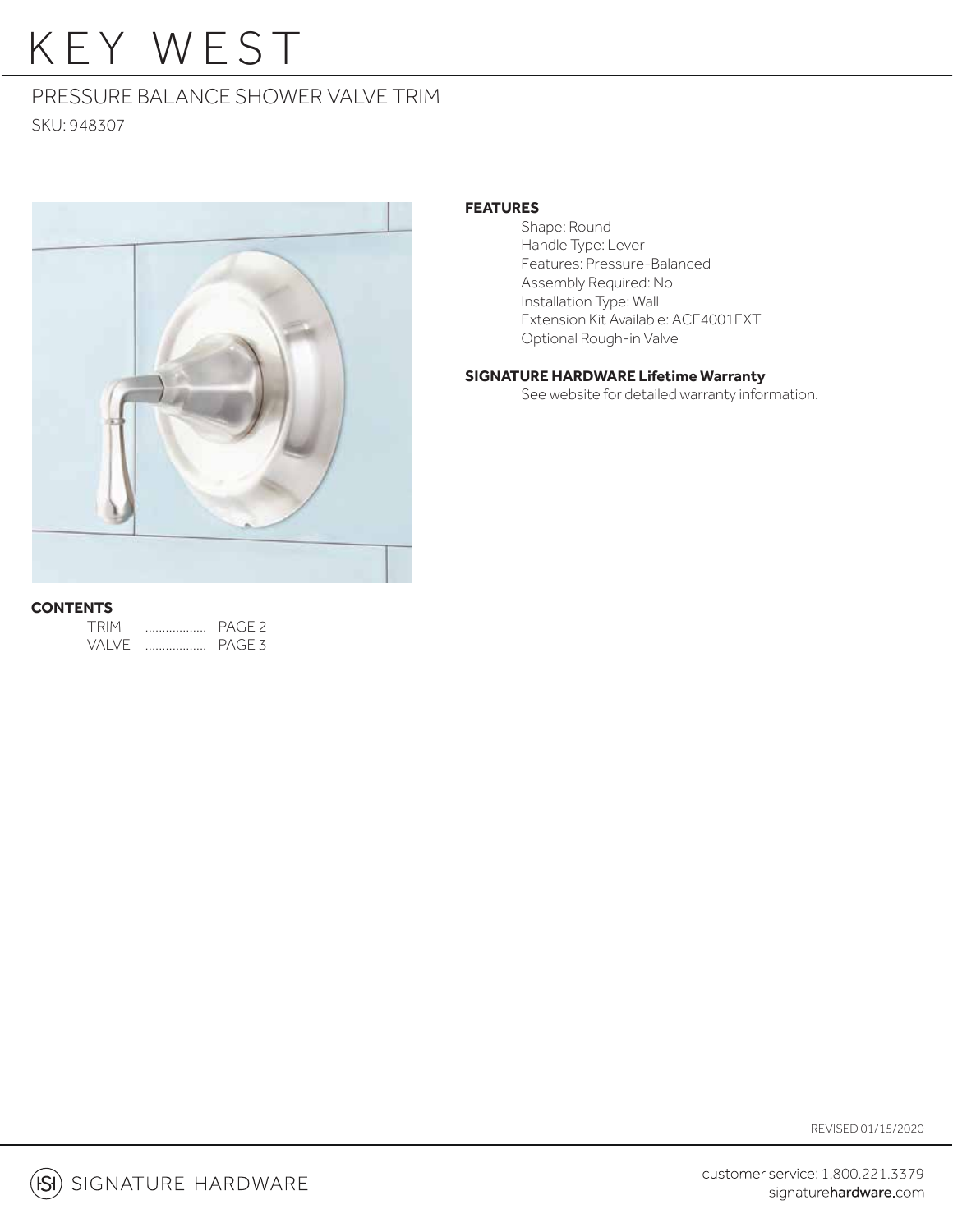### KEY WEST

### PRESSURE BALANCE SHOWER VALVE

SKU: 948307





#### **FEATURES**

 Material: Brass Width: 7-3/16" Height: 7-3/16" Depth: 5-3/8" NPT Connection: 1/2"

#### **CODES/STANDARDS**

 cUPC ASME A112.18.1/CSA B125.1 ADA compliant (when installed according to ADA standards) Massachusetts Accepted

#### **SIGNATURE HARDWARE LIFETIME WARRANTY** See website for warranty information



PAGE 2 Code: SHKW8010BN SHKW8010CP/SHKW8010ORB



All dimensions and specifications are nominal and may vary. Use actual products for accuracy in critical situations.



customer service 1.800.221.3379 signaturehardware.com